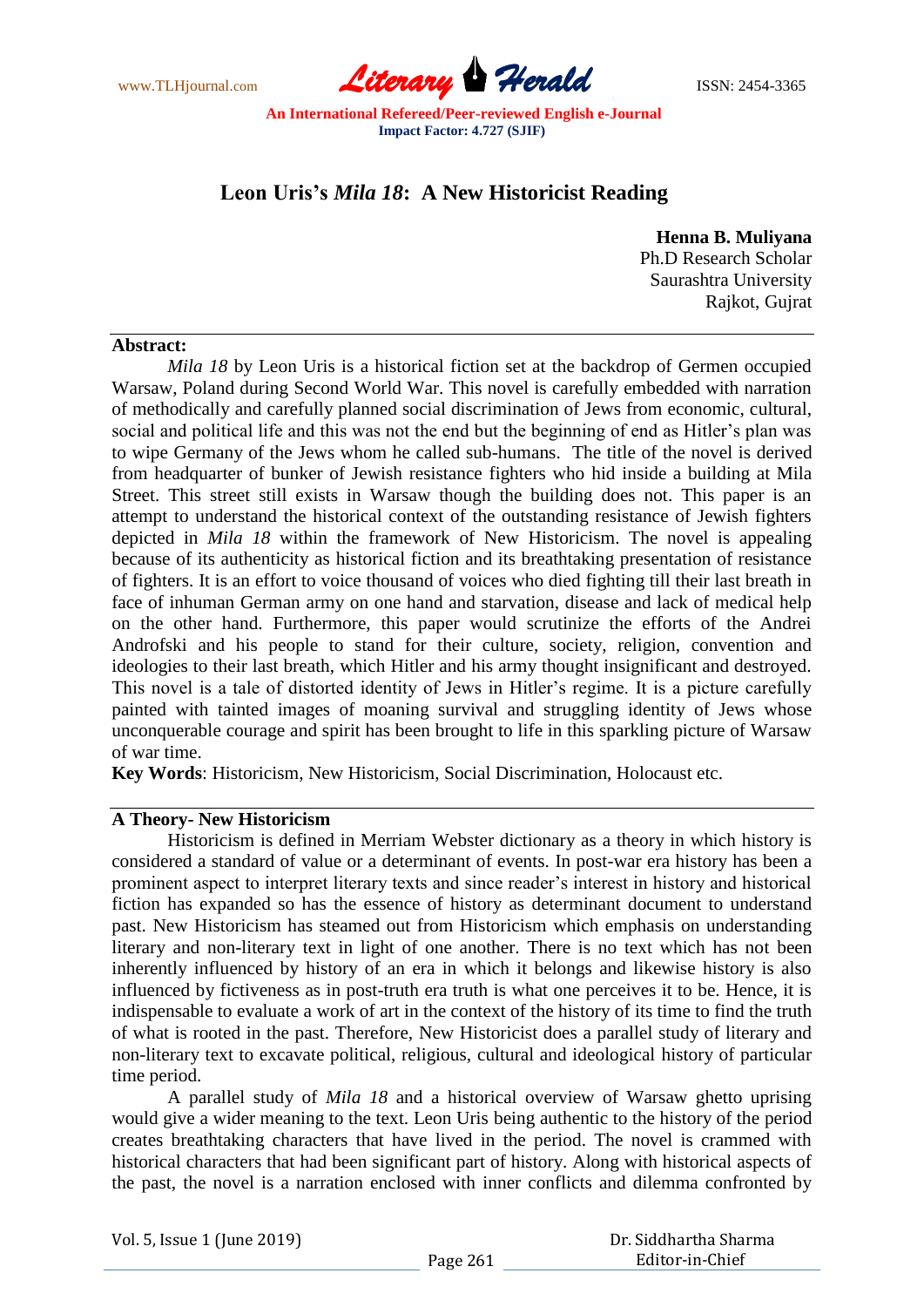

Jews and their will to survive in the war. It takes reader to the battleground of Warsaw and also gives kaleidoscopic view of inner circle of Jews and their dark lives during war. This novel is not only statistic about Jews murdered during Warsaw"s capture- period rather it is recounting of thousands of people"s personal history who were devastated by Nazi guards. Uris brings voice to the silenced cries of people who had insatiable desire to be remembered and who wanted to be identified as one among the world. This is the reason it is important to study literary and non-literary text with equal importance privileged to both the text because literary text though based on fictive world serves incomparable truths about past which a Historical fact does not present and along with this it provides wider context to understand the past due to its multiple discourses.

New Historicism was initially propounded by the American critic Stephen Greenblatt in his book named *Renaissance Self-Fashioning: From More to Shakespeare* (1980). He rightly defines New Historicism as a practice and cultural poetics rather than a theory because of its wider cultural, political and ideological context. It"s since 1950s that New Historicism has been used as approach to study literary text in the frame of non-literary text however it was in strong opposition to formalism because it advocated form and style over content and disregarded social and cultural context of the period whereas for New Historicist historical and cultural situation of the time in which text was produced was of monumental concern. The first critic who set forth a study that focused on social and cultural context of the period was Tain who had framed literary work in time, place and moment of the past in which the text is produced.

Furthermore, Louise Montrose explains New Historicism as "a reciprocal concern with the historicity of text and textuality of history." (*Barry* 172) which means historical document itself is a text like literary text and it too requires a critical evaluation. For him history is not an ultimate fact or final truth and hence to study history as vast text cooperation of literary text is of paramount importance.

Literary text is the product of a wide culture that is in continuous process of change. Therefore it is encrusted with larger context to which it is related hence the function of New Historicist is to decipher complex relationship of the text with its broader text e.g. metatext.

New Historicism for this reason means a "parallel" comprehension of literary and nonliterary texts of usually the same period in order to exhume their influence on the particular text. Both should be given equal significance so as to derive varied meaning of literary text. And it is for this reason New Historicist identifies it as a 'practice' rather than a theory because culture and history are ever changing part of civilization and hence ideologies, codes and socio-political circumstances of the particular time are always under constant alteration.

According to Peter Barry in his book *Beginning Theory* New Historicism is not a historical movement rather it is a 'Historicist' or 'Historian'. From vast nexus of History all the texts have been evolved. To elucidate it in broader sense, there is nothing outside the texthere the 'text' is history, a wide cultural context in which individual literary texts are rooted. By giving equal importance to literary and non-literary texts New Historicism has opened new sphere to understand a literary text which has complex structure and different set of correlation with non-literary text. New Historicism is therefore prominent practice implemented by critics to understand complex nature of literary text because it does not depict mere mimesis of historical events but examines history in the form of narrative and narrative sequence. It goes one step further to disclose vivid and sporadic ideologies, codes, socio-political situation and ideas that have sprouted from the civilization that has gone by.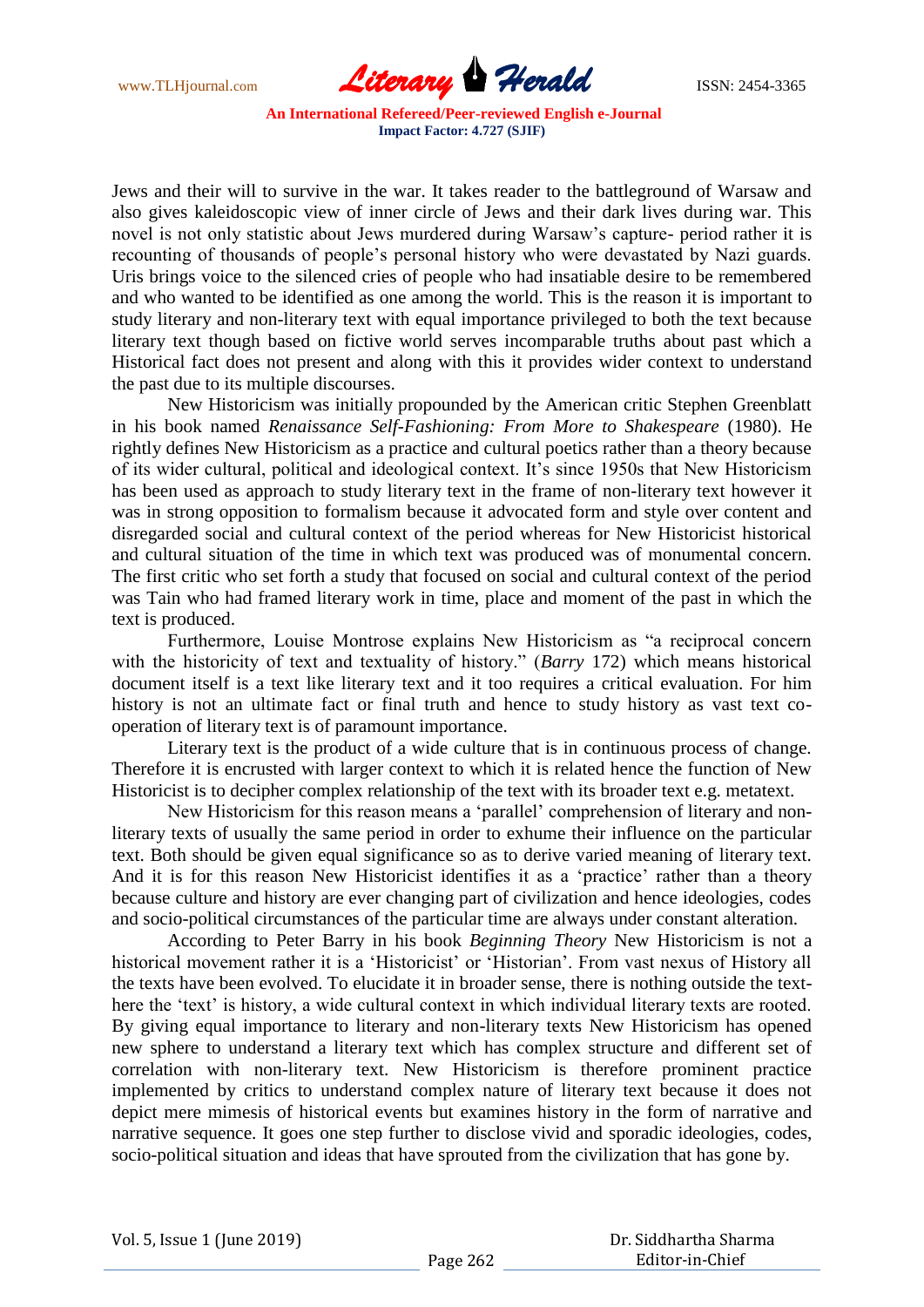www.TLHjournal.com **Literary Herald Herald** ISSN: 2454-3365

In Britain New Historicism is known as Cultural Materialism. It came into existence in 1985 by Jonathan Dollimore. Cultural Materialism is considered to be "a politicked form of historiography" to illuminate the statement, in New Historicism literary text is situated within the context of the period in which it is produced whereas in Cultural Materialism it is situated within context of the present time.

In conclusion one can implicate that New Historicism is new method to study literary and non-literary text. It brings out History from the dusty corners of library to evaluate it within the light of individual texts. Prime aim of this intellectual process is to derive knowledge of past and to put history as significant meta-text out of which literary texts have been birthed. Hence it is immensely important to examine history as a 'Text' to understand past and its complex construction of cultural and political situations.

#### **Overview of Warsaw Ghetto Uprising:**

Warsaw was one of the largest ghettos during Second World War therefore Poland is considered to be blood curdling battleground of Second World War and especially in 1942. As Lawrence Reese mentioned in his book *The Holocaust: A New History* (2017)

" Poland was the prime battleground of the war not because all of the major death camps were built on polish soil, and Poland was the destination for the vast majority of the transports from across Europe, but because more Polish Jews died in the Holocaust than Jews from any other nations- around 3 million. Half of the Jews murdered in the course of the entire final solution." (*The Holocaust* 295)

19<sup>th</sup> July 1942 dawned as the darkest night for Warsaw's Jewish community because Himmler on his visit to Poland issued an order for "resettlement of the entire Jewish Population of the General Government" (*The Holocaust* 295) and it had to be accomplished by  $31<sup>st</sup>$  December 1942.

Hence between 22<sup>nd</sup> July and September 12 1942, 300,000 Jews were murdered in Warsaw ghetto. Hitler"s SS troops worked efficiently to lead 265,000 Jews to Treblinka Killing centre and other 11,580 were forcefully deported to Labour camps. Only 35,000 Jews were permitted to live in the ghetto whereas more than 20,000 Jews hid in the ghetto.

This horrendous deportation of Jews to murder camps boiled blood of remaining Jews in ghetto which further led to formation of various self-defence units known as Jewish Combat Organization. There were 200 members in ZOB on the other hand there was right wing Zionist movement, these two groups had conflicts and tension between them in the beginning but soon they decided to fight together to defend ghetto. Spirit of Jewish fighter burned like a flame however they lacked weapons. It was Molotov bombs and homemade grenades used in resistance. However Home Army came to rescue these two organizations and provided them with weapons, pistols and explosives.

On 19th April, 1943, on the eve of Passover, Germans decided to liquidate Warsaw ghetto but as soon as German troops entered ghetto they were attacked by Jewish fighters under the command of Anielewicz. Compared to German weapon efficiency Jewish weapons were completely inefficient, they used pistols, grenades, and automatic weapons and rifles and yet Germans were outnumbered by young Jewish resistance group. After losing 12 men and many killed and wounded during resistance Germans were inflamed by rotting rage which led to liquidation of ghetto by bits and shreds. It was burned down building by building which further forced Jews in hiding to surrender themselves. Anielewicz and his members were killed by Germans and their bunker on Mila 18 Street was captured on May  $8^{\text{th}}$ .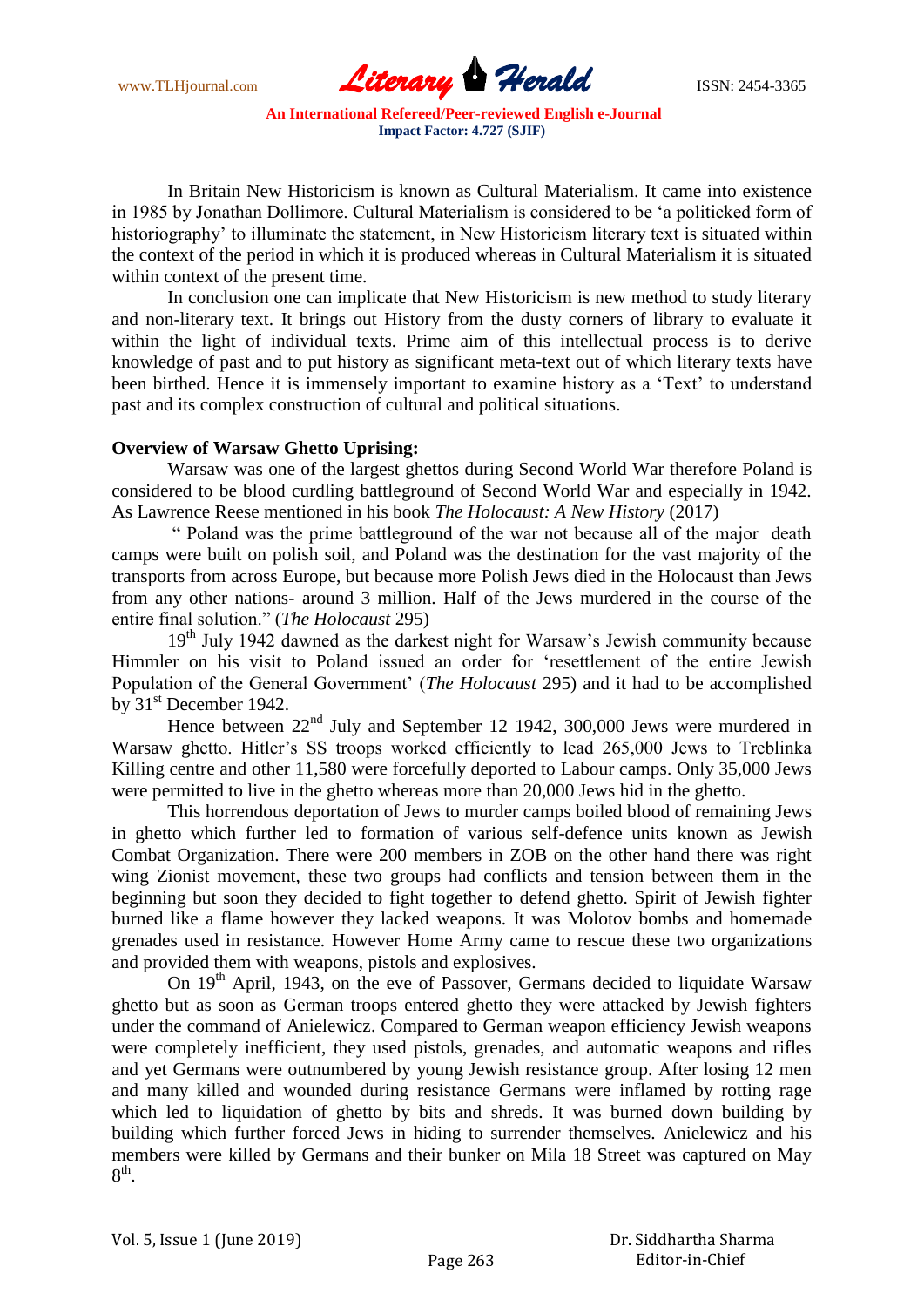www.TLHjournal.com **Literary Herald ISSN: 2454-3365** 

Though most fighters were burned and turned into ashes those who still hid in ruins of Warsaw continued attacking Germans and their auxiliaries. It is for this undying valour of fighters that Warsaw ghetto uprising has been considered most significant in Hitler's era, though Jews suffered from gnawing hunger and stabbing thirst at the throat they refused to meekly walk to deportation point. Benjamin Meed describes ruins of ghettos by stating,

"The entire sky of Warsaw was red. Completely red."

#### **Assessment of Mila 18 through New Historicism:**

This paper is an attempt to interpret *Mila 18* by Leon Uris which was published in 1961. New Historicism is a process that analyses work of art by framing it in the larger historical context. And thus researcher would analyse this novel with parallel study of nonliterary and literary text. *Mila 18* is a manifestation of large canvas of Jewish predicament in the wake of Second World War when Hitler"s Army extensively destroyed Jewish culture, property and honour and also barred them from social, political and cultural gatherings. It was a systematic cleaning of Germany from sub-humans as Jews were addressed. It has been divided in four parts which symbolically depicts progression of narration.

Leon Uris portrays novel with two histories i.e. a diary which is written by Alexander Brandel and his Zionist friends whereas second is ubiquitous narrator who observes narration of the novel from third person"s point of view. Christopher De Monti, an Italian American Journalist is a third person because he articulates his opinions about Jews and their life. Chris is a key character in novel that mingles with Nazis and Jews however he supports Jews in resistance. He is one of the characters who survive in the novel. Along with Historical tension that looms in Warsaw, Poland, three love stories has been weaved out by Uris. Deborah Bronski who is wife of Pual Bronski, a member of Jewish Council and a former dean of medicine at University of Warsaw. Deborah is passionately in love with Christopher de Monti besides this, there is Andrei Androfski, polish-Jew soldier who is in love with Gabriela Rak, a Christian girl who works at American embassy and third one is Wolf Brandel, son of Alexander Brandel, a Zionist and Rachel Bronski, daughter of Deborah Bronski. These tales of love of supreme passions, craving and strength to love in midst of utter torment and hatred has been outlined by Uris, is breathtaking. This was not to provide reprieve from apprehension in narrative unfolding of the work but to disclose their ability to sacrifice their love for fellow survivors. Furthermore, Leon Uris manipulates dialogues and conversation to manifests his character's personality and opinions.

Novel is set in 1939 when Hitler"s army has wrecked Austria and Czechoslovakia and marches towards Warsaw, Poland. Novel begins with theme of love of Deborah and Chris however these characters are carriers of vast historical contexts hence they are shifted from their personal space and has been situated to participate in narration which deftly unravels historical events of past. Chris being a Journalist is able to receive news of the front and also sends news outside Warsaw. He is a key person in the novel since beginning to the end because he is the one who would return to Warsaw after war and unearth Brandel"s buried diary, which is a day to day account of war and Ghetto life. It was not only Brandel who worked on diary but Ervin Rosenblum, Chris's assistant also worked on the diary. It was a carefully painted picture of ghetto life which would otherwise remains neglected.

The first part of the novel i.e. "Twilight" depicts Poland"s war against Germany. Paul Bronski's resign from post of dean of medicine from Warsaw University in order to serve in war gives glimpse of War that is at Warsaw"s doorstep. On the other hand Andrei also depart for front with his soldiers to fight against Germans but as Brandel mentions in his diary entry,

|  | Vol. 5, Issue 1 (June 2019) |  |
|--|-----------------------------|--|
|--|-----------------------------|--|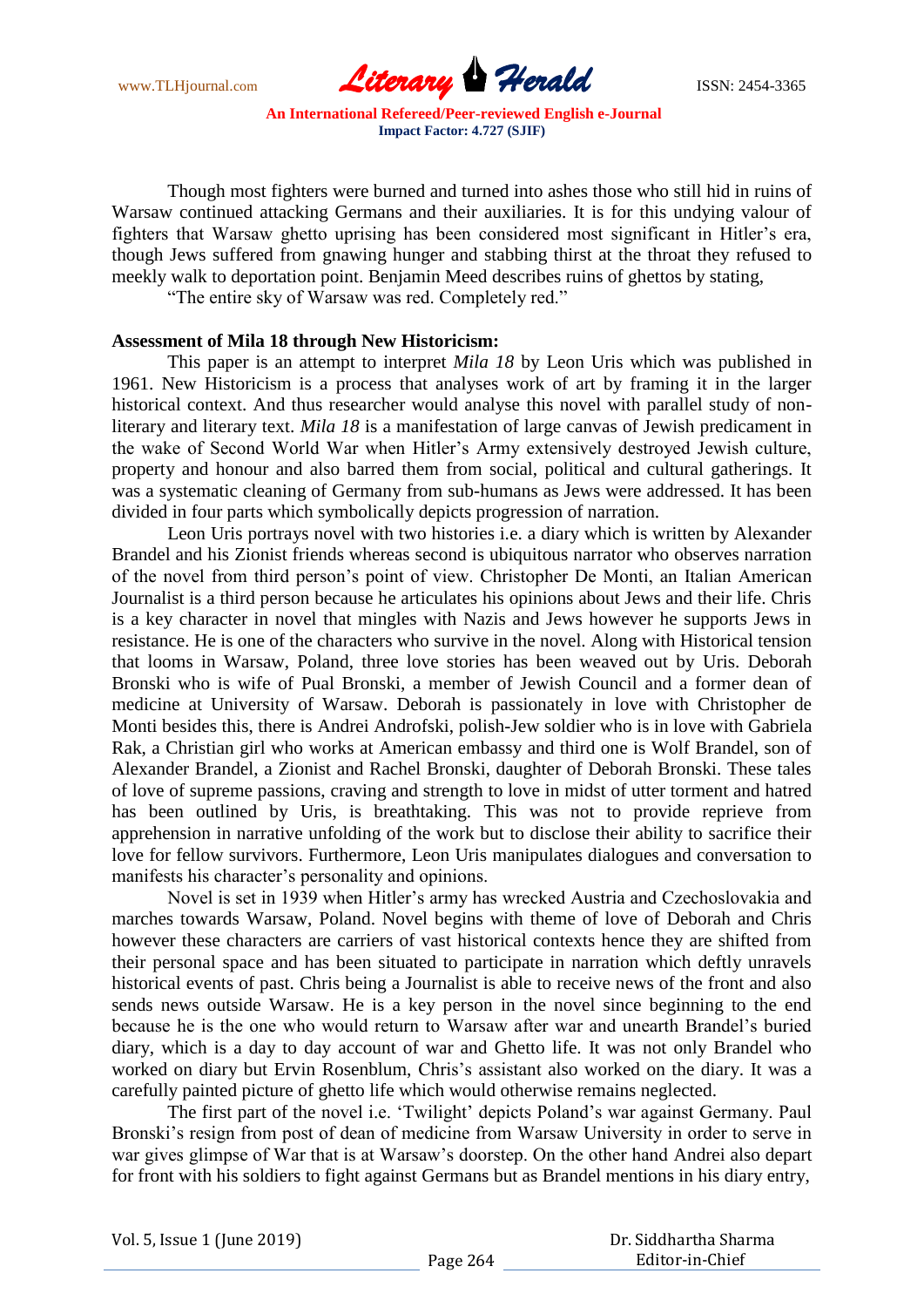

"Meanwhile, why do we keep a deaf ear to England"s and France"s pleadings that we negotiate for help from Russia? Does our general staff really think we can beat the Germans?" (*Mila 18*- 24)

This statement indicates that Polish army is too fragile to fight with efficient German army who are provided best of weapons. As predicated by Brandel, Andrei and his army failed at battle. Paul returns home with amputated hand and will soon be selected as member of Jewish council. Paul Bronski is loosely based on Adam Czerniakow, who was appointed as member of Jewish council in Warsaw ghetto.

"Dusk" second part of the novel opens with diary entry of Brandel. It is "September 27, 1939, Warsaw surrendered" (*Mila 18*- 119) which is also the real date when Warsaw had surrendered to Hitler's unrelenting army.

A Jewish council was formed under the instruction of Dr. Franz Koening, a Nazi officer and dean of medicine after Paul Bronski. Paul himself was converted to Christianity but when he mentioned about this to Koening his reaction in form of dialogue throws light on German's plan:

"The directives from Berlin clearly state that all new laws regarding Jews refer to converts to Catholicism and people having one Jewish parent, grandparent, or great grandparent. Active or inactive practice of Judaism is not a matter of consideration." (*Mila 18* – 122)

In order to accomplish their directives and conclude 'final solution of Jewish question' Germans had appointed Jewish council to attain their brutal aims with maximum pace and competence. As Schreiker mentions in one of his conversations with Jewish councils,

"For reasons of racial inferiority, we deem it necessary for the Jews to govern themselves separately from the other citizens, under our directives." (*Mila 18*- 126)

The third part of novel is "Night" which is a manifestation of preparation for resistance. This section of the novel traces deportation of innocent Jewish children and Andrei Andorfski"s report on Majdenak death camp which he had secretly visited with the help of some locals. This report is a true account of brutality, atrocious treatment and extermination of innocent people and this report commenced uprising. As it is mentioned in *Mila 18*,

"Fellow Jews! Fellow Jews! Do not report to the Umschlagplatz (deportation point) for deportation! The destination is a death camp located near the Treblinka village! hide your children! resist! this is a signal for an Uprising! Resist!" (*Mila 18 – 356*)

Fourth section of the novel "Dawn" draws final stages of uprising. Germans had cleaned entire ghetto except few thousands hidden inside and their spirits rose each day when they saw Germans patrolling inside ghetto. Although hunger pierced their stomach and thirst clawed at throat Jewish fighters prepared to fight back Germans with immense strength and honour to fight until last breath. Below given description from Alexander Brandel outlines a saddened picture of ghetto life:

"The ghetto is like a morgue. It is impossible to believe that the face of the moon can be more quite and deserted than the Ghetto streets." (*Mila 18*- 393)

It further mentions about willpower of Jewish fighters:

"Joint forces have about seven hundred fighters in training, learning street fighting tactics, the handling of various weapons, the routes over the roofs. We have twenty so-called battle companies, about one third armed. There are seven labour Zionist companies, two bund, four communist, two Bathyran, and religious and mixed groups." (*Mila 18*- 394)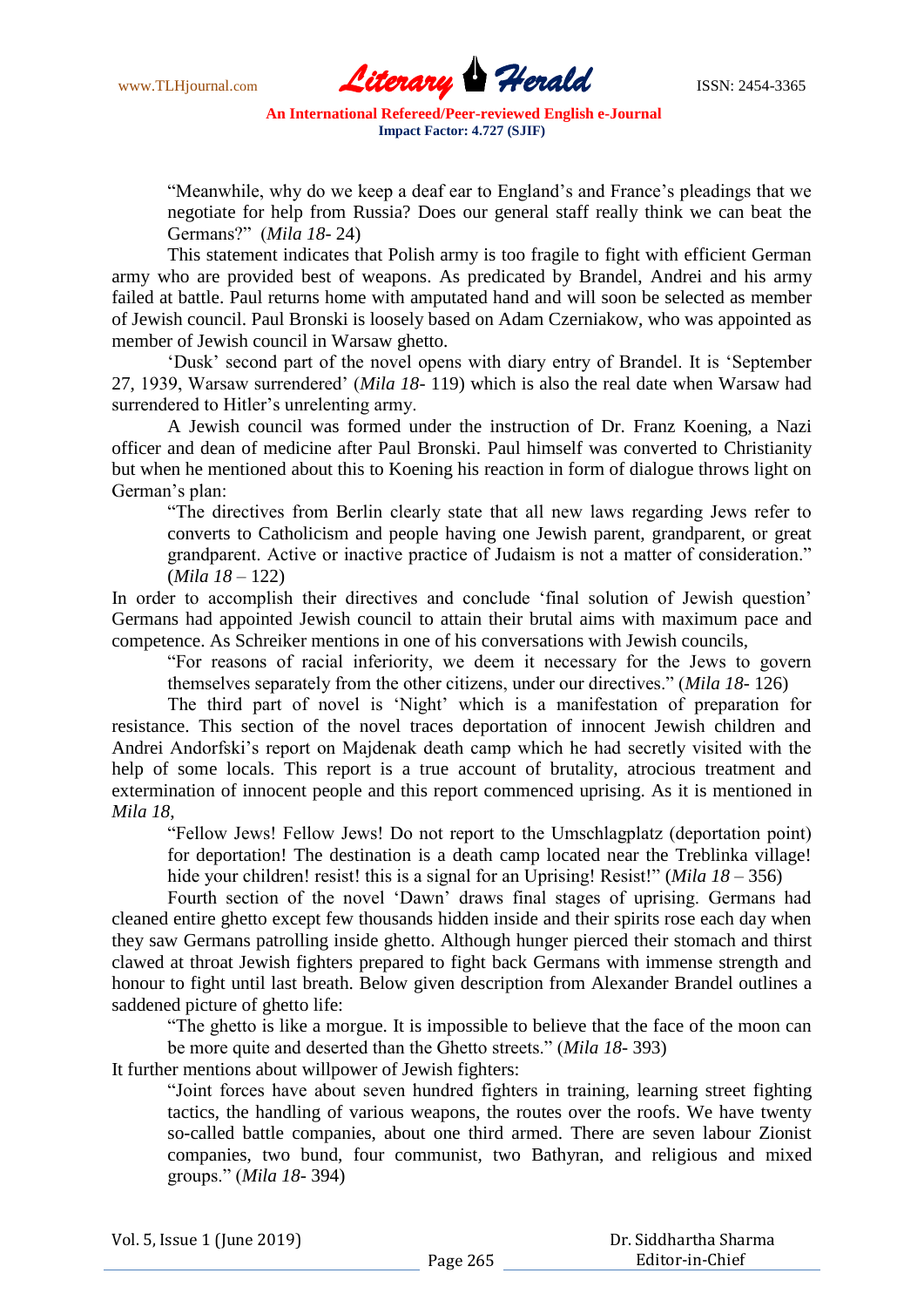

Although they fought until lasts ounce of ammunition was over and their hands had strength to hold but Germans were at their throat and Mila 18 the headquarters of Jewish resistance was located by Germans at last. They were burnt to death under smoking bunker however few fighters had continued to fight and Andrei was the one who fought until his last breath. His character is full of determination, persistence and unfaltering mind to stand for what he believes.

*Mila 18* is wrapped up with political, cultural, socio-political and religious circumstances of the time in which it is framed. The novel is a depiction of truth untold and stories buried under political turbulence of Hitler's army. Through various characters portrayed in novel Leon Uris manifests picture of Warsaw ghettos uprising which is most prominent events of Second World War besides this novel is authentic and is encrusted with dynamic characters who brings alive history of the time.

This magnifying novel is situated in 1939 Warsaw, Poland and has evolved as a essential version of Warsaw ghetto uprising due to its in depth research and writer"s indispensible skills of craftsmanship. It is a huge panorama of world buried in ruins of crumbling buildings and smoke of Hatred that had swept through Europe during Second World War. There are few characters and places in novel that existed in reality. One of the characters that Leon Uris has manifested is Adam Czerniakow presented by Paul Bronski. Adam was chairman of Jewish council in ghetto and he also had diary however Paul does not write diary in *Mila 18*. One of the excerpts from his diary is mentioned by Laurence Rees's *The Holocaust: A New History* which is as below:

 $18^{th}$  July

"There were rumours about deportation. The next day he recorded that he had done his best to reassure those Jews who were anxious. "I try to hearten the delegations which came to see me," he wrote. "What it costs me they do not see. Today I took 2 headaches powders, another pain reliever, and a sedative, but my head is still splitting. I am trying to not let the smile leave my face." The following day he was told to tell the group that all talk of deportation was "utter nonsense." But it was a lie. Two days later, on 22 July, Adam wrote: "we were told that all the Jews irrespective of sex and age, with certain exception, will be deported to the east. By 4 p.m. today a contingent of 6,000 people must be provided. And this will be the daily quota." Adam"s despair was focused, in particular, on what he called the "tragic dilemma" of the children in orphanages. Did he have to hand them over as well? the answer of course, was bound to be yes. The SS saw children as particular target- to them they were the most 'useless' of 'useless eaters'. (*The Holocaust* 300)

This can be clearly referred to children"s deportation in *Mila 18*. In order to accomplish final solution of Jewish question Hitler"s bureaucrats had created Jewish Council and through this they were able to accomplish most of cruel, illegal activities in ghetto and in order to compel Jewish Council to follow German directives, "the SS offered to exclude the members of the Jewish Council and their family from deportation". It also meant that in case of slackening in obedience Jewish Council"s families would be in danger. Adam was threatened by SS on 22 July; "if the deportation was impeded in any way" his wife would "be the first one to be shot as a hostage." (*The Holocaust*- 300)

Hannah Arendt in her report on *Banality of Evil* has commented on cowardice of Jewish Council to cooperate for murders of the thousands of Jews, she comments that if the Jewish Council were not too obedient to carry out orders of German personnel many Jews would have survived. In novel it is Paul Bronski whose character is bubbling with cowardice,

Vol. 5, Issue 1 (June 2019)

 Dr. Siddhartha Sharma Editor-in-Chief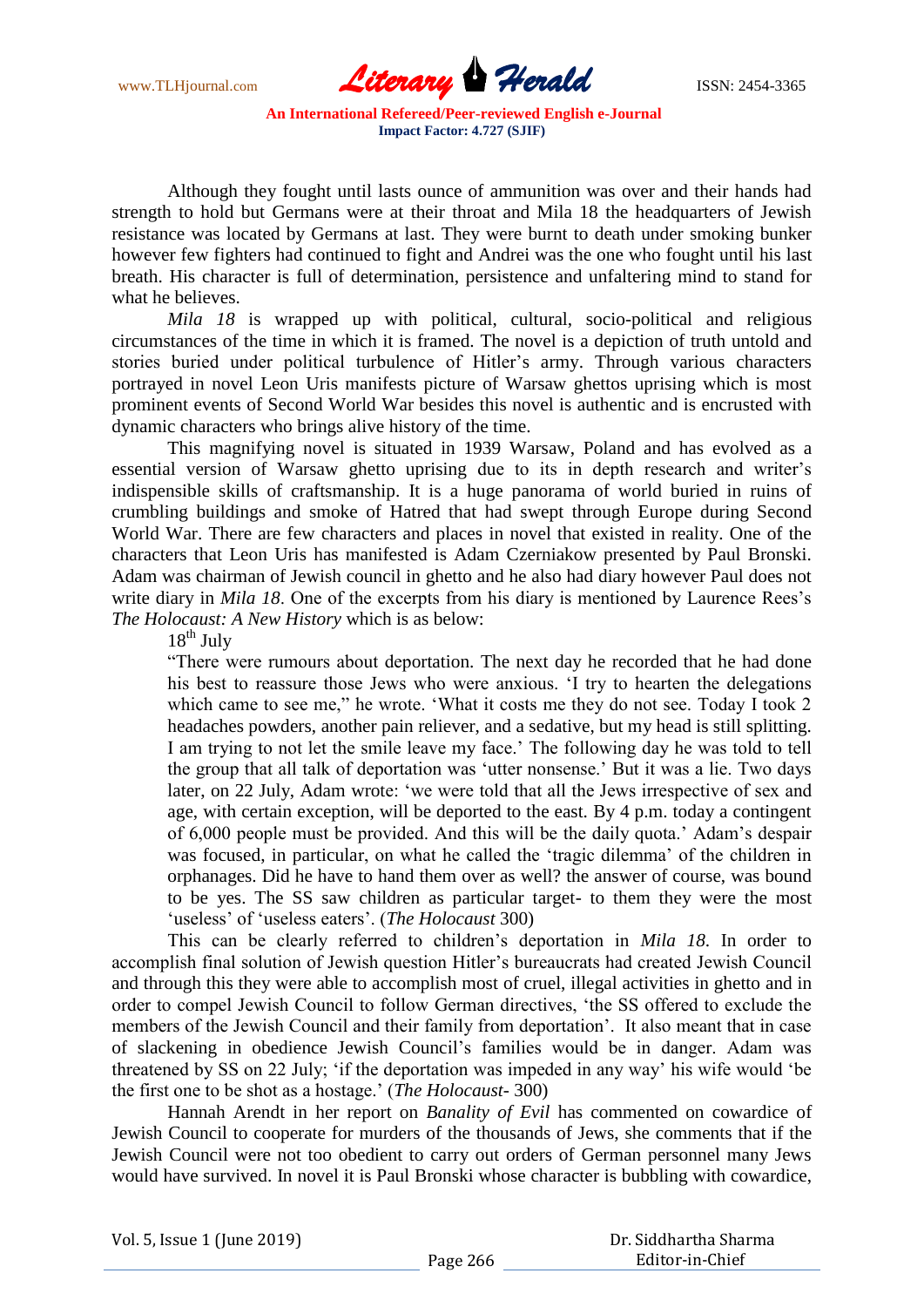www.TLHjournal.com **Literary Herald ISSN: 2454-3365** 

meekness, obedience and lack of ability to confront truth and it this cowardice that his wife and children abandoned him and he committed suicide. Arendt also criticises German officers who practiced absolute obedience, in novel it is reflected as below:

"The Nazis took the bullies and bums and made them heroes. In exchange, the bums gave absolute obedience. There was no qualm or remorse or inner conflicts of conscience when Schreiker was asked to destroy synagogue or murder an enemy of party." (*Mila 18*- 124)

Adam Czerniakow had also committed suicide on 31 July. He was one of those characters who could not fight back or talk back and hence he chose to die.

Alexander Brandel is one of the characters who represent Emmanuel Ringelblum who was well informed about the death camps. In his diary in June 1942:

"Germans were following this plan: the "non-productive elements", children up to age of ten and old, people over sixty, are locked in sealed railroad cars, which are guarded by a German detail and transported to an unknown destination.. where every trace of a resettled Jews disappears." (*The Holocaust*-3001)

An apparatus of New Historicism is vividly noticeable as plot of *Mila 18* progresses. It is through development of the socio-political events of the novel that characters are presented with their opinions. Through socio-political events of the novel themes of novel emerge, which advocates personal histories of an individual, as plot is furthered. *Mila 18* is a novel set at backdrop of Warsaw ghetto uprising, a history which speaks of persistent strength of Jews to fight back even in midst of terror and therefore the work is covered with multiple discourses. New Historicism being a practice includes multiple theories in its network. It refers to feminism, gender studies, racism etc, which is also observable in *Mila 18*.

Love and passions are two essential forces that drive this novel to its intense fame. As per directives given by Hitler no Aryan is to be married or in relation with Jew but in Andrei and Gabriela and Chris and Deborah"s characters love and passion is painted in divine colours. Gabriela"s passion to be by her lover and Chris"s love for Deborah pulls them in ghetto, Chris risks his life to support his friends and Gabriela although living in Aryan side helps Jews to save their children. Not only Gabriela but Father Kornoli, a priest also helps to save children and shelter them in his church. On the other hand Wold Brandel and Rachel Bronski's love is incomparable in the midst of chaos and horror. They defy all regulation and directives to achieve smallest pleasures before they die. Michele Foucault has mentioned in *History of Sexuality, 'where there is power there is resistance.'* And therefore although Jews and non-Jews were restricted any contacts they continued meeting and trading however trade between Jews and Non-Jews was punishable by death.

In the midst of brutal destruction kindness, love and religion has been trampled over and hence characters like Rabbi Solomon and Alexander Brandel who preferred non-violence than fighting dropped their philosophy and encouraged Andrei to fight back against Germans. Their ideals had been drained in sewers of ghetto and the only way to survive was to fight back. As it is mentioned in final entry of diary:

"Strange after all the philosophy had been argued, the final decision to fight was religious decision. Those who fought, no matter what their individual reasons, when massed together obeyed god"s convent to oppose tyranny." (*Mila18*-563)

Divide and rule was a tactic manipulated by Germans on Jews. In order to accomplish their aims Germans bribed Jews to hand over their fellow Jews to the deportation point. Jewish council and Jewish Militia was constructed to make the work of liquidation effortless.

| Vol. 5, Issue 1 (June 2019) |  |  |
|-----------------------------|--|--|
|-----------------------------|--|--|

 Dr. Siddhartha Sharma Editor-in-Chief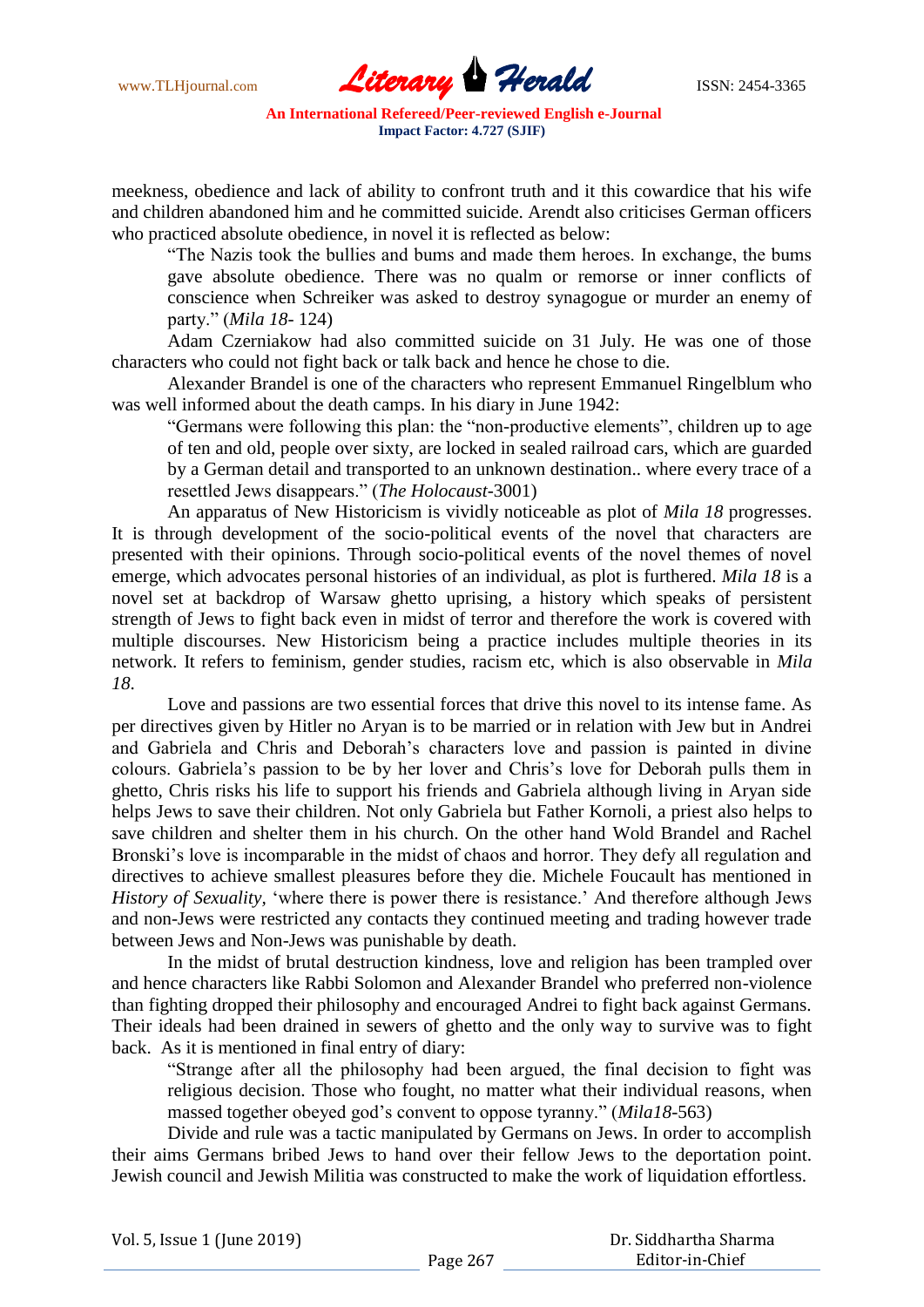www.TLHjournal.com **Literary Herald ISSN: 2454-3365** 

Corruption is lurks in whole system of ghettos life, Be it Nazi guard or Jew or German officers everyone defied directives of Hitler for some amount of money which shows that the there was lack of obedience on the part of both groups and as Hannah Arendt mentions in her report *Banality of Evi*l that if there was lack of obedience on the part of Jewish Militia and Jewish council, millions of people could have survived but conscience of man was long dead when food was scarce and one"s own survival was at stake.

The will to survive and be remembered is a desperate wish of survivors hence the diary of Alexander Brandel is of utmost importance in the novel. This diary is not only an experience of ghetto life but a living proof of the world that has been brutally and systematically destroyed. This diary contains Jewish customs, culture and opinions of Jews on War. It was this diary that provided link to the world which is buried by hatred. One of the dialogues of Andrei with Stephen his nephew illustrates their efforts to let their identity be known to the world. He says,

"Stephen one of us must get through this to show who we were and what we stood for. It is a big job, son! Only the best soldier can do it. You must live for ten thousand children killed in Treblinka and the thousand destroyed writers and rabbis and doctors. It is a hell of a big mission!" (*Mila 18* – 482)

This dialogue is full of determination, it shows their desire to be heard and remembered and more than that it is the justice they demand by being listened to and remembered. It is the journey for freedom and craving to be one with a society that drives this novel with gripping force. And it is this passion to survive and record firsthand experience of ghetto life and all brutality they have witnessed, will crush Germany under guilt for years to come as one of the Nazi officers who has already anticipated their destruction mentions:

"I have crawling suspicions that inside ghetto wall are ten thousand diaries buried beneath the ground. And that is what is going to crush us. Not the allied armies, not a few token of retribution, but the voices of the dead, unearthed. From this stigma we can never..." (*Mila18* – 388)

This can be evidently related to the fact that Hitler's army had attempted to destroy all the data of extermination camps and magnitude of persons killed at all gas chambers across Europe. And in novel also in one of the dialogues between Horst Van Epp and Alfred Funk it is mentioned:

"We cannot proceed with the final liquidation of the ghetto until these records have been found. Hitler himself gave me specific instructions to see that these Jews lies are found. We cannot permit their distortions to be published." (*Mila 18*- 398)

This asserts that subconsciously Hitler himself anticipated his doom and that failure of Germany was inevitable.

Transgression takes form of revenge at the end of *Mila18* when Jewish Fighters wage battle against SS armies and destroy their high tech weaponries. The last diary entry by Christopher de Monti provides true picture of what Jewish fighters stood for. It outlines their hardcore will to die with dignity.

"What of Warsaw ghetto uprising? how does one determine the results of such a battle? Jewish causalities were thousands while Germans lost hundreds.... I look through history and try to find two parallel forces combat. I believe that decades and centuries may pass, but nothing can stop the legends which will grow from the ashes of the ghettos to show that this is the epic in man"s struggle for freedom and human dignity." (*Mila18*- 562)

He further comments,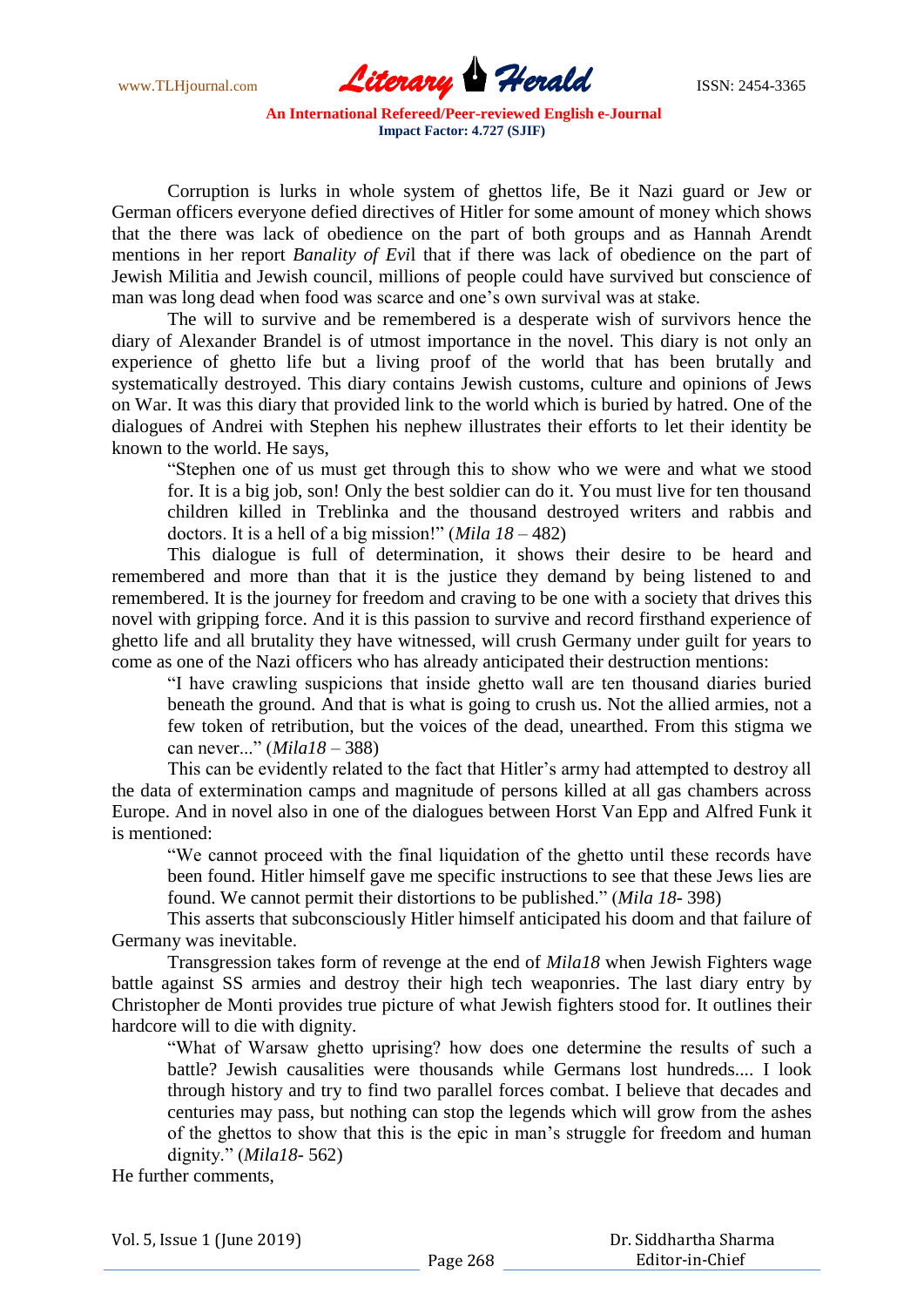www.TLHjournal.com **Literary Herald ISSN: 2454-3365** 

"This rabble army without a decent weapon held at bay the mightiest military power that world has ever known for forty-two days and forty-two nights! It does not seem possible because many nations fell beneath the German onslaught in hours. All of Poland was able to hold for less than a month." (*Mila18*- 562)

This advocates Foucault' argument, 'where there is power there is resistance.' Jews were meek and were trudged over by Germans but as power circulates in society and its ever shifting nature can turn the table and so the table turned and Jews fought. The oppressor can be oppressed and oppressed can rise from ashes to smack back his enemy if given right time and choice. If Paul Bronski and his fellow members of the council had chosen to talk back history would have been different but they chose to obey whereas Andrei and his fighters fought until their last weapon was destroyed then they fought with fists but these group of fighters stripped of their honour and identity refused to be oppressed. Further Chris mentions Brandel"s word in final entry of diary:

"If the Warsaw ghetto marked the lowest point in history of the Jewish people, it also marked the point where they rose to their heights. Strange after all the philosophy had been argued, the final decision to fight was religious decision. Those who fought, no matter what their individual reasons, when massed together obeyed god's convent to oppose tyranny..... isn"t it odd that epitome of man"s inhumanity to man also produced man"s nobility?" (*Mila18*- 563)

#### **Conclusion:**

This paper is an attempt to scrutinize Leon Uris's *Mila 18* through the prospective of New Historicism which is an endeavour to perceive a literary text by recognizing it as contributing in historicizing process. It is the primary function of New Historicist to refashion historical document by other documents other than conventionally historical. It is the aim of New Historicism to evaluate ideologies, culture, social norms, power structure, historical records and personal archives. It is through these discourses multiple meaning of the text emerges from progressing historical events. A literary text needs to be framed within larger text i.e. is history and furthermore it also needs to be viewed within the context of sociopolitical discourse of the time in order to derive meaning of the text. Hence it is evidently necessary to provide historical document of the past to frame literary text within its constructs. The documented history of Warsaw ghetto uprising is one side of viewing history but *Mila 18* comes up with multiple facet of history, culture, society, ideologies, racial discrimination, political structure, power relation and personal histories that forms meaning based on individual"s experiences.

New Historicism does not promote biographical details of author to analyse work of art rather it promotes historical context of the time in which the work is produced because there is no literary work that is not affected by its history. History is innately indispensable part of any society and with time it needs to be remoulded and rethought to understand the present. *Mila18* is a work soaked in ideologies, political constructs, social codes and culture of Jews and with systematic analysis of the text evolves meanings that are essential to understand the present and past. This novel serves a horrible yet gripping picture of Jewish society and its ability to fight in the face of world"s most powerful army. It provides broader view of Jewish life and culture and above all their opinions towards historical events that swept them off their feet.